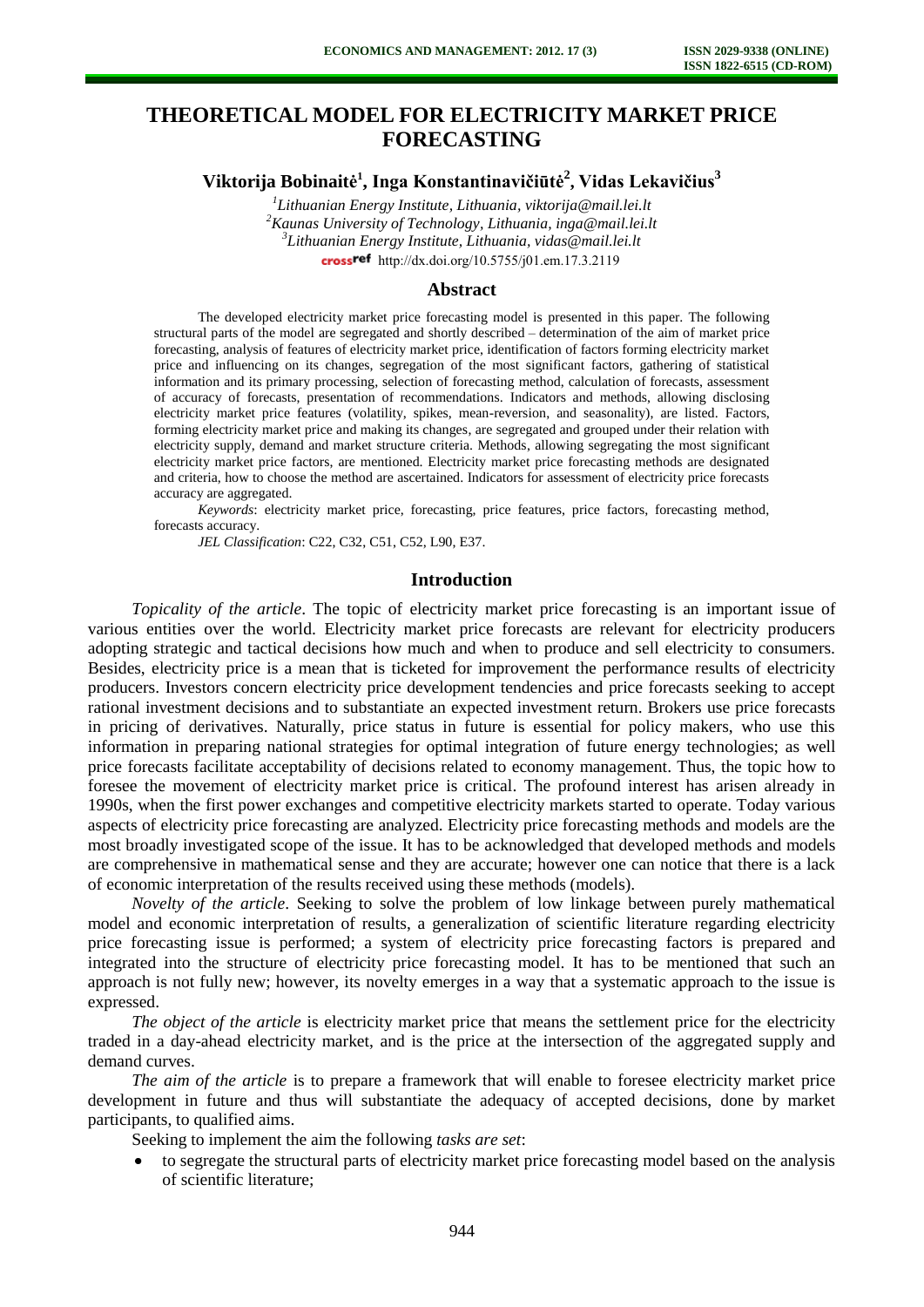- to prepare the system of indicators appropriate for electricity market price forecasting based on  $\bullet$ generalization of scientific literature on issue of electricity price forecasting factors;
- to overview electricity market price forecasting models and methods;  $\bullet$
- to summarize indicators of electricity price forecasting errors.

In order to exercise these tasks scientific literature generalization *method* is applied.

# **Structure of electricity market price forecasting model**

Considering researches of various authors (Schwager, 1995; Armstrong, 2001; Shahidehpour *et al.*, 2002; Evans, 2003; Hoshmand, 2010) the process of electricity market price forecasting is recommended to be performed following seven stages (Figure 1).



**Figure 1.** Electricity market price forecasting structure and stages of implementation

*In the stage of determination of the aim of market price forecasting* it is required to indicate the aim for which electricity market price forecasts are prepared and the scope, where forecasts will be used. Various economic subjects can use electricity market price forecasts achieving different aims:

- *for electrcity producers* electricity market price forecasts are relevant accepting strategic and tactical electricity production and selling to consumers decissions; price is one of the ways appropriate to improve activity results of electricity producers;
- *for investors* tendencies of electricity price development in future are topical, since considering to them it is easier to accept investment decissions and substantiate expected return of investment;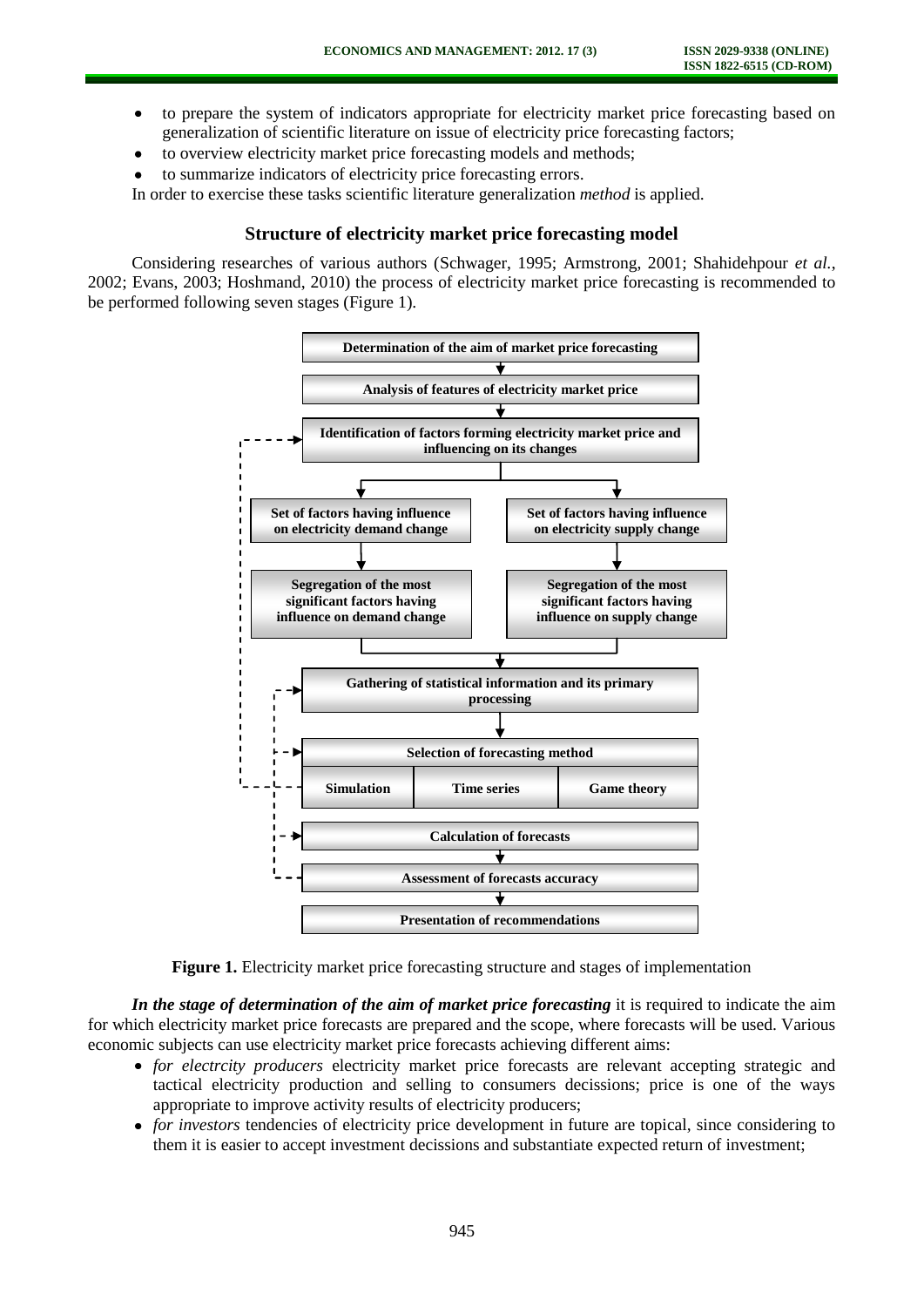*for policy makers* electricity price development tendencies are relevant during the time, when plans and strategies are arranged; as well considering to the acquired information about prices in future it is easier to accept management decissions of the national economy.

*In the stage of analysis of electricity market price features* it is essential to perform a research of electricity market price features. A comprehensive analysis of electricity market price features, which were discussed by A. J. Conejo *et al.* (2005), Ch. R. Knittel & M. R. Roberts (2005), J. Seifert & M. Uhrig-Homburg (2007), D. J. Swider & Ch. Weber (2007), N. V. Karakatsani & D. W. Bunn (2008), should encompass the analysis of the following market price features:

- volatility;
- spikes and jumps;  $\bullet$
- $\bullet$ mean-reverting;
- seasonality and other periodiocity.

Indicators that can be applied to disclose electricity market price volatility are presented in Table 1.

| <b>Author</b>                                                   | <b>Name of</b><br>indicator                                                                                                                                                                                                                                | <b>Equation</b>                                                                                                                                                                                                                                                                                                                                                                                                                  | <b>Assessment of value of indicator</b>                                                                                                     |  |  |
|-----------------------------------------------------------------|------------------------------------------------------------------------------------------------------------------------------------------------------------------------------------------------------------------------------------------------------------|----------------------------------------------------------------------------------------------------------------------------------------------------------------------------------------------------------------------------------------------------------------------------------------------------------------------------------------------------------------------------------------------------------------------------------|---------------------------------------------------------------------------------------------------------------------------------------------|--|--|
| S. Danilenko<br>(2007)                                          | Dispersion                                                                                                                                                                                                                                                 | $\sigma^2 = \frac{1}{n-1} \cdot \sum_{i=1}^{n} (x_i - \bar{x})^2$ , when $\bar{x} = \frac{1}{n} \cdot \sum_{i=1}^{n} x_i$<br>$\sigma = \sqrt{\sigma^2}$                                                                                                                                                                                                                                                                          |                                                                                                                                             |  |  |
| F. A. Wolak<br>(1998)                                           | Standard<br>deviation                                                                                                                                                                                                                                      |                                                                                                                                                                                                                                                                                                                                                                                                                                  |                                                                                                                                             |  |  |
| J. J. Lucia & E.<br>S. Schwartz<br>(2002)                       | Standard<br>volatility                                                                                                                                                                                                                                     | $V = \sigma \cdot \sqrt{365}$                                                                                                                                                                                                                                                                                                                                                                                                    | The higher the value the more                                                                                                               |  |  |
| M. P. Muñoz &<br>D. A. Dickey<br>(2009)                         | Square of<br>difference of<br>two<br>neighbouring<br>values                                                                                                                                                                                                | $V = (x_t - x_{t-1})^2$                                                                                                                                                                                                                                                                                                                                                                                                          | volatile electricity price is.                                                                                                              |  |  |
| K. B.<br>Paulavičius<br>(2010)                                  | Coefficient of<br>oscillation                                                                                                                                                                                                                              | $K_R = \frac{X_{\text{max}} - X_{\text{min}}}{x} \cdot 100\%$                                                                                                                                                                                                                                                                                                                                                                    |                                                                                                                                             |  |  |
| V. Bobinaitė<br>(2011)                                          | Coefficient of<br>variation                                                                                                                                                                                                                                | $V = \frac{\sigma}{\sigma} \cdot 100\%$<br>X                                                                                                                                                                                                                                                                                                                                                                                     | till $10\%$ – variation low;<br>$10\% - 20\%$ variation medium;<br>$20\% - 30\%$ variation high;<br>30% and more variation is very<br>high. |  |  |
| Y. Li & P. C.<br>Flynn (2004),<br>H. Zareipour et<br>al. (2007) | Daily velocity<br>indicator,<br>calculated<br>under the<br>average price<br>of electricity<br>during a day<br>Daily velocity<br>indicator,<br>calculated<br>under<br>the<br>average price<br>electricity<br>of<br>during<br>a<br>certain<br>time<br>period | $\text{DVDA}_{\text{iP}} = \frac{1}{M} \cdot \frac{\sum_{j=1}^{M-1} \left  P_{i,j+1} - P_{ij} \right  + \left  P_{i-1,M} - P_{i,1} \right }{\frac{1}{M} \cdot \sum_{i=1}^{M} P_{ij}}$<br>$\text{DVOA}_{\text{iP}} = \frac{1}{M} \cdot \frac{\displaystyle\sum_{j=1}^{M-1} \left  P_{i,j+1} - P_{ij} \right  + \left  P_{i-1,M} - P_{i,1} \right  }{\frac{1}{M \cdot N} \cdot \displaystyle\sum_{i=1}^{N} \sum_{i=1}^{M} P_{ij}}$ | The higher the value the more<br>volatile electricity price is.                                                                             |  |  |

**Table 1.** Electrcity market price volatility indicators

here:  $\sigma^2$  – dispersion; n – number of observations;  $\bar{x}$  – average of time series; x<sub>t</sub> – value of observation at the moment t; x<sub>t-1</sub> – value of observation at the moment t-1;  $x_{max}$  – maximum value of variable,  $x_{min}$  – minimum value of variable; N – number of days during a certain time period;  $i$  – index of the day, usually  $i$  = 1, 2, ...N; M – number of time periods per day; if this is hourly price, then  $M = 24$ ; J – index of time period, usually  $j = 1, 2, ...M$ ;  $P_{ii}$  – electricity price at time moment j of a day i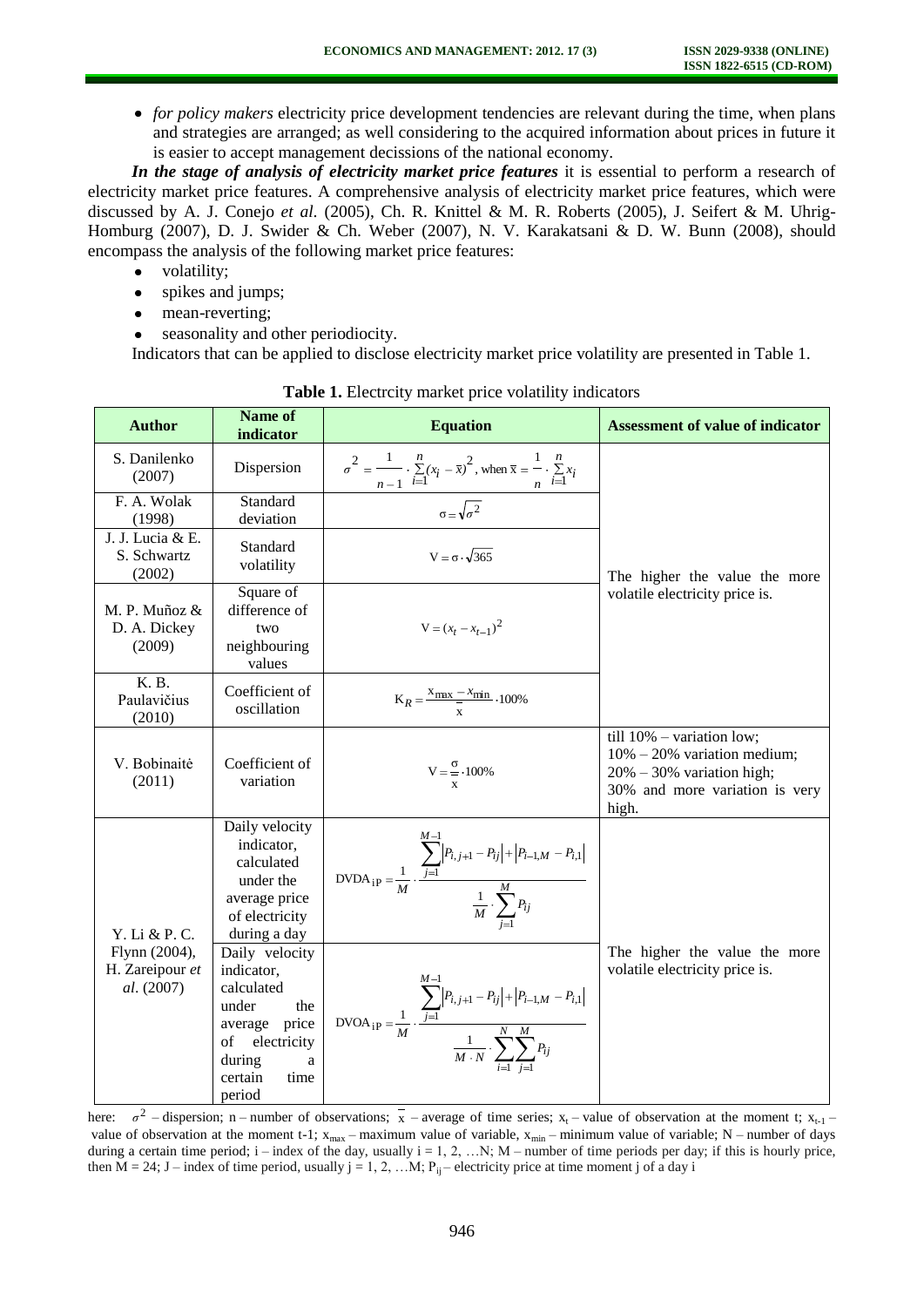As it is seen from Table 1, electricity price volatility is disclosed by calculating the following indicators – dispersion, standard deviation, coefficient of oscillation, coefficient of variation, daily velocity indicators and others.

| <b>Author</b>                          | <b>Indicator</b>            | <b>Formula of indicator</b>             | <b>Valuation</b>                                                                                                                                                                                                                                                                                                            |
|----------------------------------------|-----------------------------|-----------------------------------------|-----------------------------------------------------------------------------------------------------------------------------------------------------------------------------------------------------------------------------------------------------------------------------------------------------------------------------|
| X Lu <i>et al.</i> (2005)              | Critical value of<br>price  | $P_K = \bar{x} \pm 2 \cdot \sigma$      | If P>P <sub>K</sub> , when $P_K = \overline{x} + 2 \cdot \sigma$ , or P <p<sub>K,<br/>when <math>P_K = \bar{x} - 2 \cdot \sigma</math>, then P corresponds<br/>definition of price spike. Critical<br/>values of price might be set using rules<br/>of <math>3 \cdot \sigma</math> and <math>4 \cdot \sigma</math>.</p<sub> |
|                                        | Negative price              | P<0                                     | All negative prices represent price<br>spikes.                                                                                                                                                                                                                                                                              |
| J. J. Lucia & E. S.<br>Schwartz (2002) | Coefficient of<br>asymmetry | $A_{S} = \frac{\mu_{3}}{3}$<br>$\sigma$ | If As>0, price acquires extremely high<br>values more often than extremely low<br>ones.                                                                                                                                                                                                                                     |

**Table 2.** Indicators for identification of price spikes

here:  $\sigma$  – standard deviation;  $\chi$  – average electricity price;  $\mu_3$  – third order central moment.

Table 2 shows, that seeking to disclose price spikes, critical value of electricity price has to be calculated. All electricity prices that are below and above critical value of electricity price are assumed to be price spikes.

Seaking to disclose mean-reversion of electrcity market price, rescaled range analysis (R/S analysis) and detrended fluctuation analysis (DFA analysis) are performed (Weron, 2006).

Considering the results of serial correlation, the conclussion about seasonality of electricity market price can be disclosed (Weron, 2006).

*In the stage of factors forming and making electricity market price to fluctuate* all factors are segregated and classified under three criteria: 1) under the relationship with electricity demand, 2) under the relationship with electrcity supply and 3) under the criteria of market structure and regulation (see Table 3).

**Table 3.** Factors forming and making electricity market price to fluctuate (Hughes & Parace, 2002; Catalão *et al*., 2007; Mjelde & Bessler, 2009; Muñoz & Dickey, 2009; Ferkingstad *et al.*, 2010; Singhal & Swarup, 2011; RWE, 2012)

| <b>Electricity demand factors and indicators</b>         | <b>Electricity supply factors and indicators</b>               |  |  |  |
|----------------------------------------------------------|----------------------------------------------------------------|--|--|--|
| Fluctuations of economic activity level (growth rates of | Changes of fuel (oil, natural gas, uranium, natural gas, coal) |  |  |  |
| real GDP)                                                | prices used in electricity generation                          |  |  |  |
| Fluctuations of price level (growth rates of consumer    |                                                                |  |  |  |
| price index and GDP deflator)                            | The structure of resources used in electricity production      |  |  |  |
| Seasonality of electricity demand                        | $CO2$ price changes                                            |  |  |  |
| Demand elasticity of electricity price                   | Wind speed                                                     |  |  |  |
| Fluctuations of air temperature                          | Amount of precipitation, water resource level                  |  |  |  |
| Prices of electricity substitutes (natural gas, biofuel) | Temperature                                                    |  |  |  |
| Behavior of electricity consumer during public holidays, | Cloudiness                                                     |  |  |  |
| weekends and working days                                |                                                                |  |  |  |
| Changes of retail electricity prices                     | Exchange rate (EUR/USD)                                        |  |  |  |
|                                                          | Capacity installed in PPs and capacity utilization level       |  |  |  |
|                                                          | Changes of electricity import volume                           |  |  |  |
|                                                          | Technical state of PPs and generation unit availability        |  |  |  |
|                                                          | Planned and unplanned generation outages                       |  |  |  |
|                                                          | State of transmission and distribution lines                   |  |  |  |
|                                                          | Situation (including prices) in neighboring electricity        |  |  |  |
|                                                          | markets                                                        |  |  |  |
|                                                          | Electricity bidding strategies, system load                    |  |  |  |
| Market structure and regulation                          |                                                                |  |  |  |
| Price caps of wholesale and retail electricity prices    |                                                                |  |  |  |
| Method of wholesale price calculation                    |                                                                |  |  |  |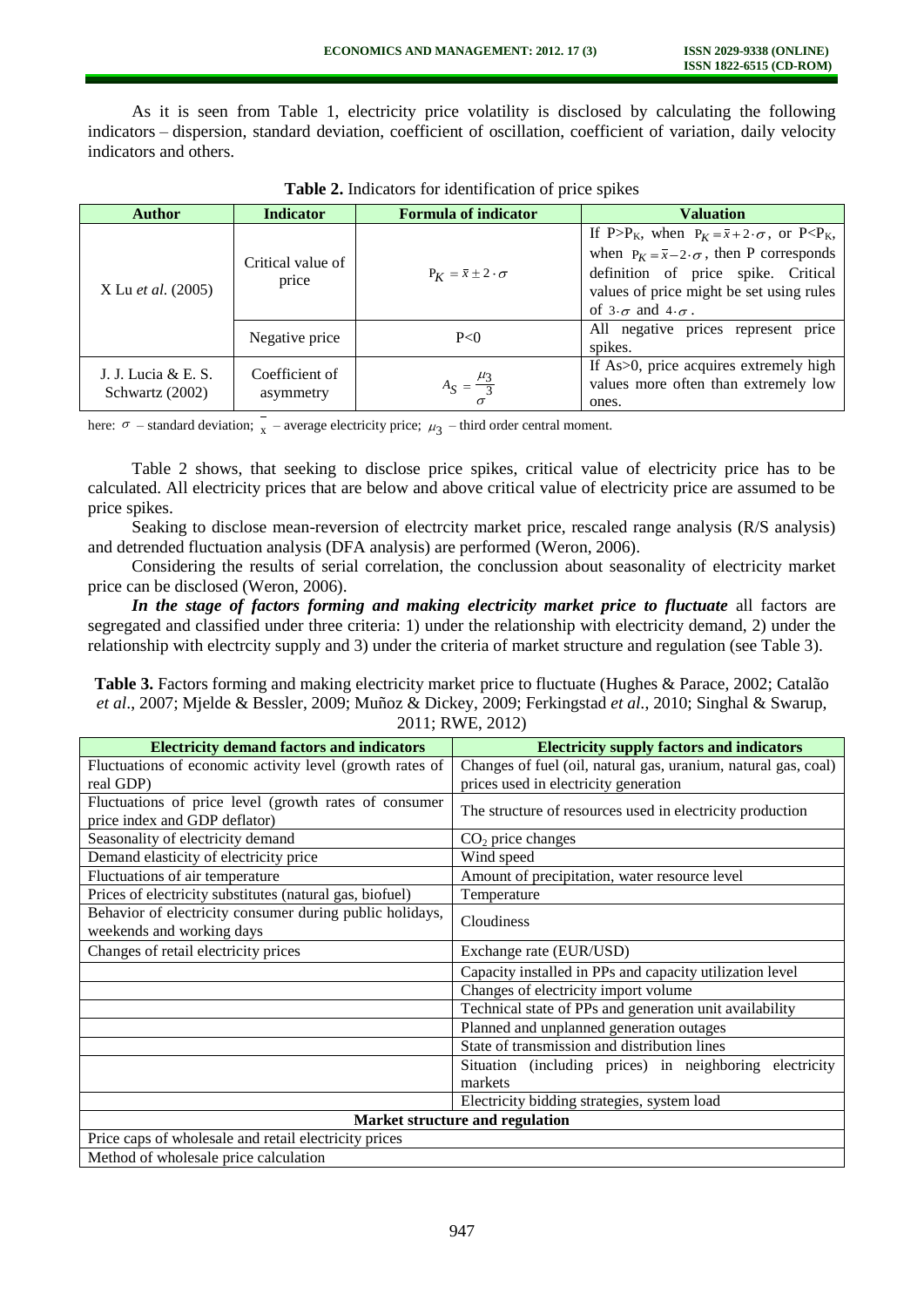Taking into consideration the world experience, not all indicators mentioned in Table 3 are used to forecast electrcity market price. Usually, electrcity market price is forecasted including into the forecasting models the following indicators – historical electricity market prices, loads, volume of electrcity consumption, prices of fuels (oil, natural gas, uranium and coal) used in electricity production, air temperature, water resources and exchange rates.

*In the stage of identification of the most significant electricity market price factors*, the most important price factors are selected. Sensitivity analysis (Aggarwal *et al.*, 2009) and correlation analysis (Singhall & Swarup, 2011) are among the methods that can be used to identify the most significant electricity market price factors.

*In the stage of statistical information collection and its primary processing stage* it is necessary to collect all quantitative and qualitative information about price factors. Quantitative information is necessarily to be processed and prepared for further analysis (Pilinkus, 2010).

*In the stage of selection of forecasting method* it is eesential to select method(s), with reference to which electricity market price forecasts will be calculated. According to V. Rutkauskas (2005), forecasting method is selected sustaining to the following criteria:

- forecasting method should be adaptive;
- forecasting method should be flexible;
- factors-causes and factors-results should be clearly detached in forecasting method, i.e. forecasting method can't be contradictory;
- forecasting method must be constructive.

The analysis of scientific literature shows that various methods can be used to forecast electricity market price. Aggarwal *et al.* (2009) segragate three large groups of methods used in electricity market price forecasting. They are the following – game theory, time series and simulation methods.

The reflections of game theory can be found in W. Lise & G. Kruseman (2008), M. Bonacina & F. Giulli (2008), and D. Pozo (2011) works. These scientists analyzed hypothetical (Pozo, 2011) and actual (Lise & Kruseman, 2008; Bonacina & Giulli, 2008) electricity markets. Usually scientists analyzed the oligopoly markets and the results received were compared with ones that were obtained in perfectly competitive markets. The following oligopoly models were analyzed – Bertrand, Forchleimer, Stackelber and Cournot.

Time series methods are usually used to forecast electricity market prices in a short-run. Stochastic (AR, ARX, ARMA, ARMAX, PARMAX, NARX, GARCH, GARCH-M, EGARCH, EGARCH-M), artificial intellegance (neural networks) and regression (multiple regression and causality) methods are prescribed to this group of methods and are commonly applied. Stochastic methods are commonly used because of the actual observations that many economical statements and methods usually contradict each other and are very abstract. Here two groups of stochastic forecasting followers can be segregated. The purely stochastic forecasting followers state that seeking to foresee the development of variable in future it is enough to analyze its dynamics in the past. The results of their analysis show that if some variables (electricity import volume) are included in the stochastic models, the forecasts accuracy does not improve. Some factors, such as air temperature, and weather conditions are variables of electricity demand; therefore after the involvement of these factors into the model, the forecasts will be rarely accurate. As a result purely stochastic followers (Cuaresma, *et al.*, 2004; Conejo *et al*., 2005) assume that historical electricity prices are this type of information that is necessary to forecast electricity market price. Other group of stochastic forecasting followers (Lira *et al.*, 2009; Weron & Misiorek, 2008) considers that additional to historical electricity prices exogenous variables (electricity consumption volume, weather temperature, oil and natural gas prices, water level in reservoirs) can be added. The results of forecasts show that this contributes to improvement of accuracy of electricity market price forecasts. The involvement of exogenous variables into the model ensures some economical reasoning for the forecasts.

Neural network is a very popular short-run electricity market price forecasting method. It was used by B. Ramsay & A. J. Wang (1998), Shahidehpour *et al.* (2002), Conejo *et al.* (2005), Catalão *et al*. (2007), D. Singhal  $\&$  K. S. Swarup (2011) and in many other authors works because of the following reasons:

- method is fairly explicit, its implementation is not complicated;
- in many cases forecast accuracy is better than using stochastic time series methods;
- complex and not linear relationships are revealed by this method;
- method is applied in the cases when forecaster has enough data; method is used when the problem is complex to describe and additional special knowledge is required;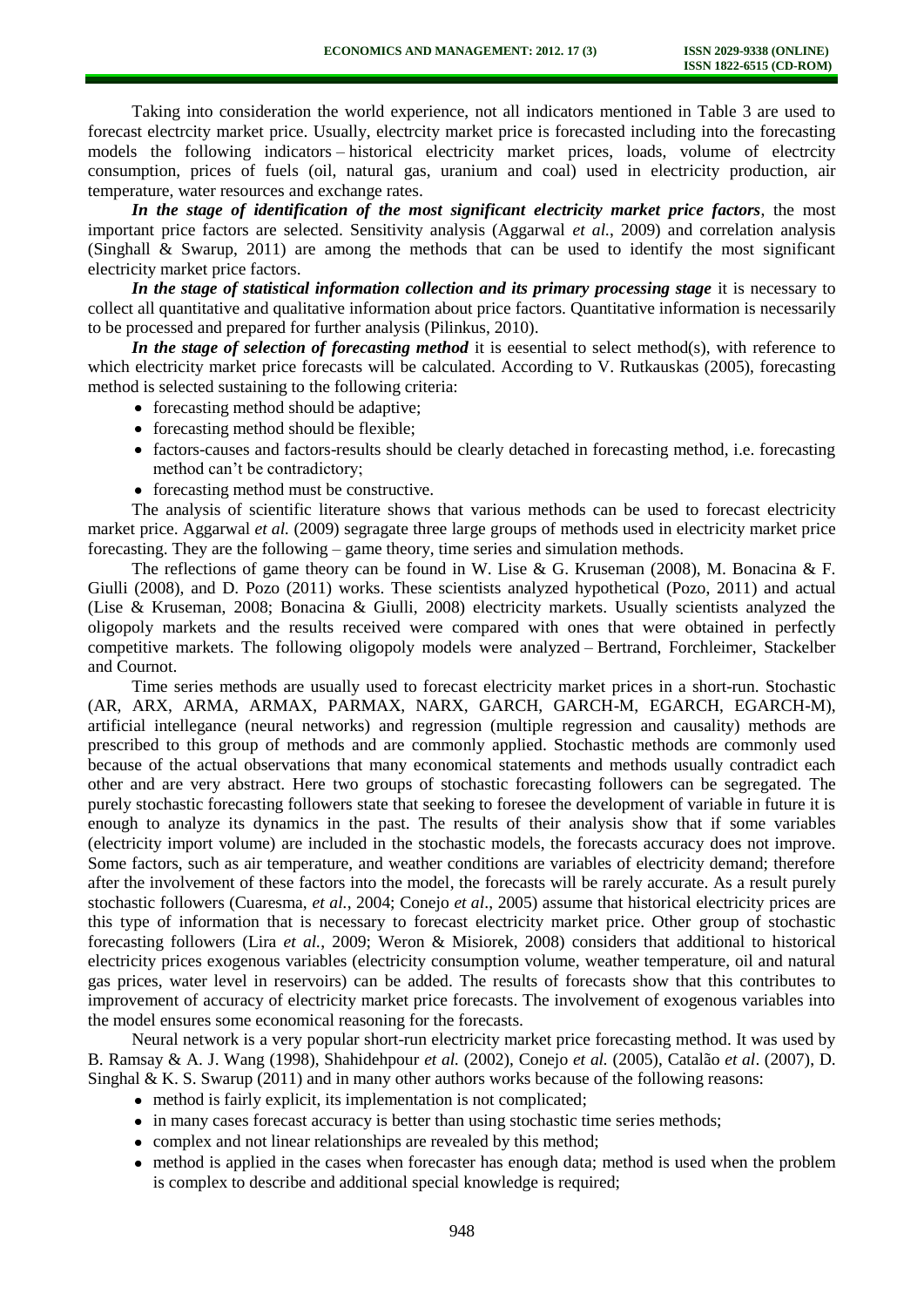$\bullet$  there is possibility to learn.

Despite the advantages the method has some disadvantages:

- data are necessary to be processed and prepared for the analysis. This takes some time.
- this is a "black-box method, since it is difficult to logically explain the decisions accepted by neural networks.

Naturally, simulation methods can be applied. However, these methods requires very detailed information about factors of electricity market price, they are expensive and complicated.

*In the stage of calculation of forecasts of electricity market price* the selected method is applied to solve the problem.

*In the stage of accuracy assessment of forecasts* the accuracy of received results is tested. MAPE, MAE, RMSE and other indicators are calculated for this purpose. Electricity market prices quickly changes and 24 or 48 electricity prices per one day are formed; therefore seeking to calculate errors it is sufficient to take data of one week. This is corresponds to 168 observations. When 168 observations are analyzed, then the error indicator is ticked by letter "W". In Table 4 equations of indicators for forecast accuracy are presented.

| <b>Table 4.</b> Electricity market price forecasts accuracy assessment indicators (Shahidehour <i>et al.</i> , 2002; |  |  |  |  |
|----------------------------------------------------------------------------------------------------------------------|--|--|--|--|
| Cuaresma et al., 2004; Weron & Misiorek, 2008; Bajpaj, 2010; Rebennack et al., 2010)                                 |  |  |  |  |

| <b>Accuracy indicator</b>                  | <b>Equation of indicator</b>                                                                                                                        | <b>Assessment of value of indicator</b>                                 |  |  |
|--------------------------------------------|-----------------------------------------------------------------------------------------------------------------------------------------------------|-------------------------------------------------------------------------|--|--|
| Mean absolute<br>percentage error          | WMAPE= $\frac{1}{168} \cdot \sum_{t=1}^{168} \left  \frac{y_t - F_t}{y_t} \right  \cdot 100\%$                                                      | Forecast is very accurate if WMAPE does not                             |  |  |
| Adjusted mean absolute<br>percentage error | WMAPE= $\frac{1}{168} \cdot \sum_{t=1}^{168} \left  \frac{y_t - F_t}{\overline{y}} \right  \cdot 100\%$                                             | exceed 10%. Forecast accuracy is not sufficient<br>if WMAPE exceed 50%. |  |  |
| Mean absolute error                        | 168<br>WMAE= $\frac{\sum_{t=1}^{T}  y_t - F_t }{168}$ · 100%<br>$\sum_{i=1}^{y} t$                                                                  | The lower the better.                                                   |  |  |
| Adjusted mean absolute<br>error            | $\frac{168}{5}$<br>$\label{eq:whae} \text{WMAE=}\frac{\sum\limits_{i=1}\left y_{t}-F_{t}\right }{\sum\limits_{i=1}\left y_{t}-F_{t}\right }$<br>168 | The lower the better.                                                   |  |  |
| Root of mean squared<br>error              | WRMSE= $\sqrt{\frac{1}{168} \cdot \sum_{t=1}^{168} \Phi_t - F_t^2}$                                                                                 | The lower the better.                                                   |  |  |

*In the last stage recommendations* to forecast users are provided.

## **Conclusions**

- 1. Theoretical model for electricity market price forecasting is developed. It consists of the following structural parts: determination of the aim of market price forecasting, analysis of features of electricity market price, identification of factors forming electricity market price and influencing on its changes, segregation of the most significant factors, gathering of statistical information and its primary processing, selection of forecasting method, calculation of forecasts, assessment of accuracy of forecasts, presentation of recommendations.
- 2. Indicators and methods to disclose features of electricity market price are listed. Dispersion, standard deviation, oscillation, variation and daily velocity indicators can be applied to disclose price volatility. Critical price value should be calculated to disclose price spikes. R/S and DFA analysis are used to disclose mean-reversion. Serial correlation analysis is applied to show price periodicity.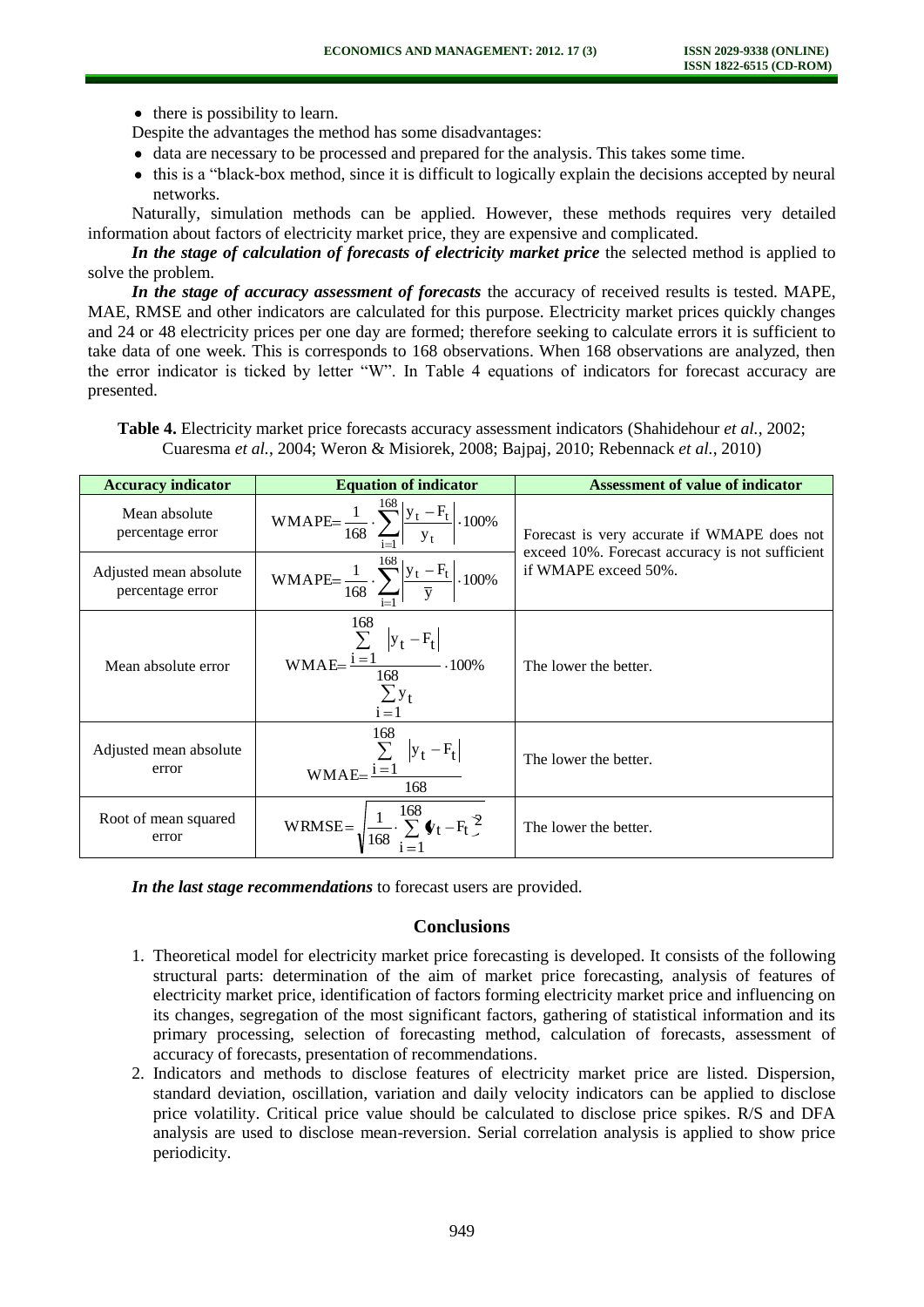- 3. Factors, forming electricity market price and having impact on its changes, are segregated and grouped under the following three criteria – electricity demand, supply and market structure. It is set that electricity demand changes because of the following reasons – change of economic activity, GDP deflator, air temperature, prices of electricity substitutes and changes of retail electricity price. Electricity supply changes because of the occurrence of the following factors – changes of fuel used in electricity generation prices, air temperature, changes of  $CO<sub>2</sub>$  prices, mix of electricity generation sources, exchange rate, changes of installed capacity in PPs and capacity utilization level and changes of electricity import volume.
- 4. Three groups of electricity market price forecasting methods are segregated. They are game theory, time series (stochastic, regression, and neural networks), and simulation methods. It is set that time series methods are among the most widely used methods to forecast short-run electricity market prices.
- 5. Indicators of forecasts accuracy are segregated. It is set that the accuracy of forecasts is assessed calculating the following indicators – mean absolute percentage error (MAPE), mean absolute error (MAE) and root of mean squared error (RMSE).

# **Acknowledgment**

This research was funded by a grant (No. ATE-01/2011) from the Research Council of Lithuania. This research was performed in cooperation with the Kaunas University of Technology.

### **References**

- 1. Aggarwal, S. K.; Saini, L. M. & Kumar, A. (2009). Electricity price forecasting in deregulated markets: A review and evaluation. International Journal of Electrical Power & Energy Systems, 31(1), 13-22.
- 2. Armstrong, J. C. (2001). Principles of Forecasting: A Handbook for Researchers and Practitioners. Norwell, MA: Kluwer Academic Publishers.
- 3. Bajpai, N. (2010). Business Statistics. Dorling Kindersley (India) Pvt. Ltd.
- 4. Bobinaitė, V. (2011). Day-Ahead Electricity Price Forecasting: Lithuanian Case // Proceedings of the 6th International Conference on Electrical and Control Technologies. Technologija. Kaunas, 169-174.
- 5. Bonacina, M. & Gulli, F. (2007). Electricity pricing under "carbon emissions trading": A dominant firm with competitive fringe model. Energy Policy, 35(8), 4200-4220.
- 6. Catalão, J. P. S. Pousinho, H. M. I. & Mendes, V. M. F. (2011). Short-term electricity prices forecasting in a competitive market by a hybrid intelligent approach. Energy Conversion and Management, 52(2), 1061-1065.
- 7. Conejo, A. J., Contreras, J., Espínola, R. & Plazas M. A. (2005). Forecasting electricity prices for a day-ahead pool-based electric energy market. International Journal of Forecasting, 21(3), 435-462.
- 8. Cuaresma, J. C., Hlouskova, J., Kossmeier, S. & Obersteiner M. (2004). Forecasting electricity spot-prices using linear univariate time-series models. Applied Energy, 77(1), 87-106.
- 9. Danilenko, S. (2007). Matematinių modelių taikymas akcijų rinkos analizėje. Liet. matem. rink. 47, spec. nr., p. 442-447.
- 10. Evans, M. K (2003). Practical business forecasting.
- 11. Ferkingstad, E., Løland, A. & Wilhelmsen, M. (2010). Causal modeling and inference for electricity markets. Energy Economics. In Press, Corrected Proof.
- 12. Hoshmand, R. A. (2010). Business Forecasting. A Practical Approach. 2nd ed.
- 13. Hughes, W. R. & Parece, A. (2002).The economics of price spykes in deregulated power markets. The Electricity Journal, 31-44.
- 14. Karakatsani, N. V. & Bunn, D. W. (2008). Forecasting Electricity Prices: The Impact of Fundamentals and Time-Varying Coefficients. International Journal of Forecasting, 24, 764-785.
- 15. Knittel, Ch., R. & Roberts, M. R. (2005). An empirical examination of restructured electricity prices. Energy Economics, 27, 791-817.
- 16. Li, Y. & Flynn, P. C (2004). [Deregulated power prices: comparison of volatility.](http://www.sciencedirect.com/science/article/pii/S0301421503001307) Energy Policy, 32(14), 1591- 1601.
- 17. Lira, F., Munoz, C., Nunez, F. & Cipriano, A. (2009). Short-Term Forecasting of Electricity Prices In the Columbian Electricity Market. IET Generation, Transmission & Distribution, 3(11), 980-986.